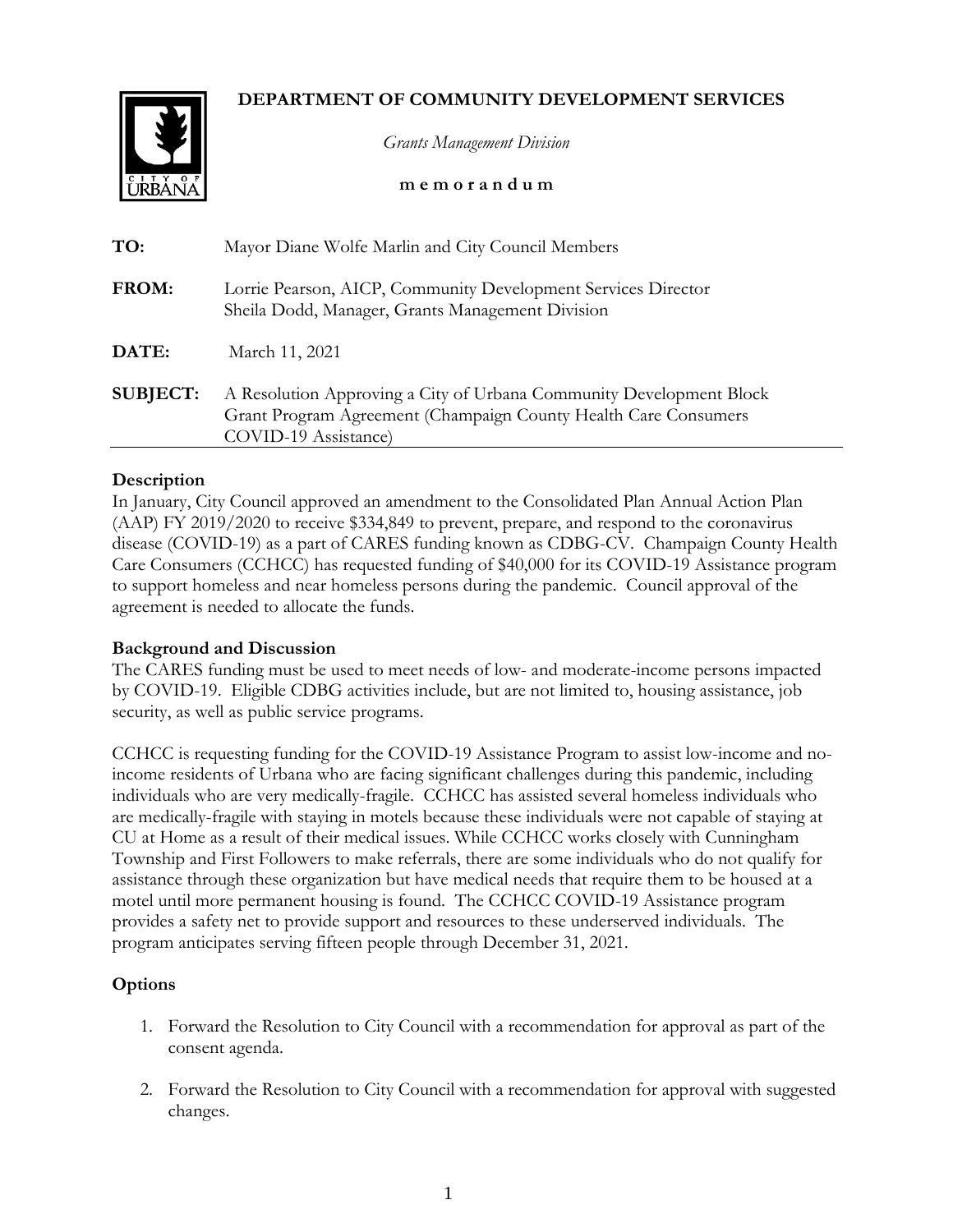3. Do not forward the Resolution to allocate CDBG-CV funds to the COVID-19 Assistance Program.

# **Fiscal Impacts**

There will be no fiscal impact on the City General Fund, as the funding comes from HUD.

## **Recommendations**

Staff recommends approval of the proposed Resolution and placement on the consent agenda.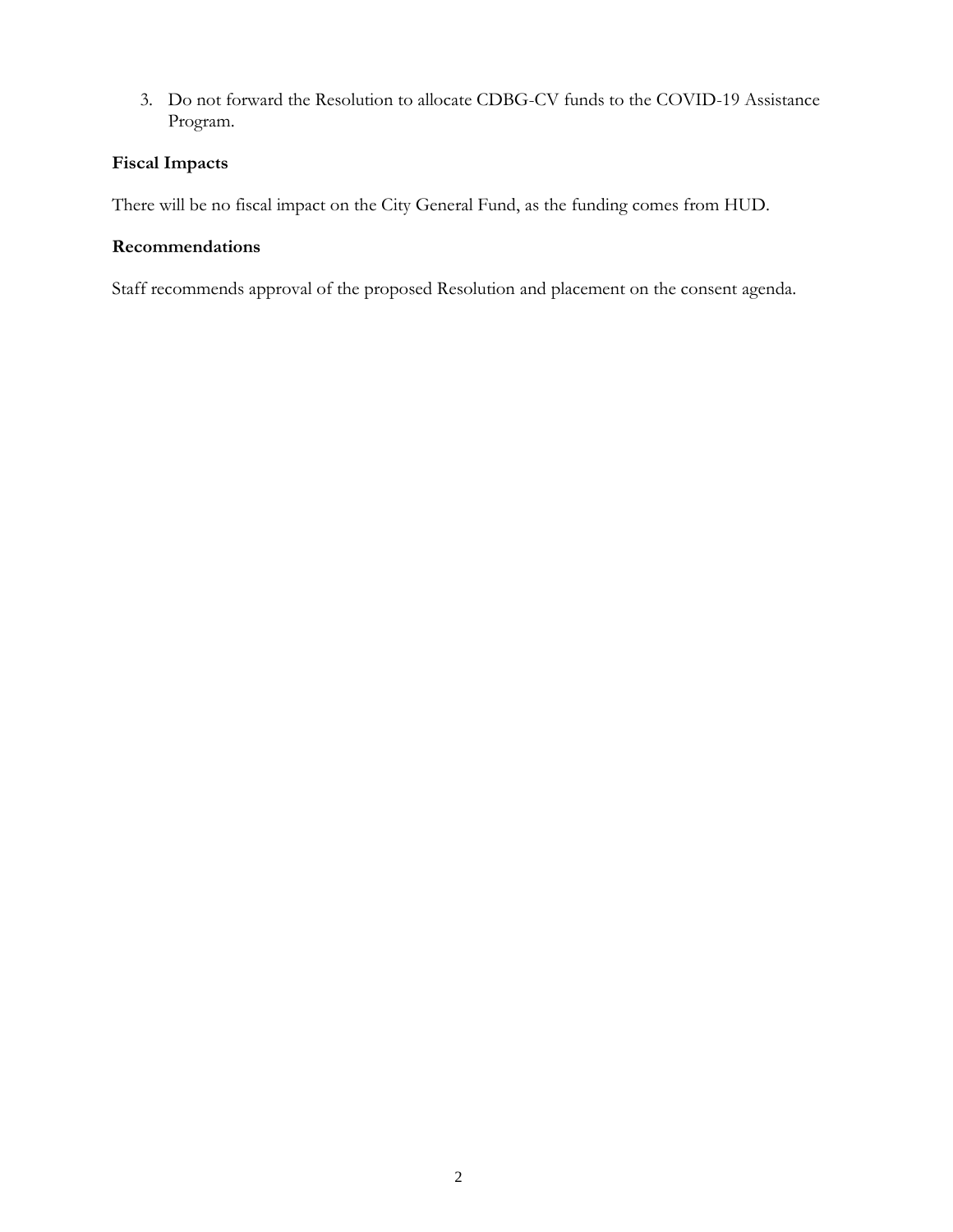# **RESOLUTION NO.** 2021-03-011R

## **A RESOLUTION APPROVING A CITY OF URBANA COMMUNITY DEVELOPMENT BLOCK GRANT PROGRAM AGREEMENT**

**(Champaign County Health Care Consumers COVID-19 Assistance)** 

**WHEREAS,** the City of Urbana ("City") is a home rule unit of local government pursuant to Article VII, Section 6, of the Illinois Constitution, 1970, and may exercise any power and perform any function pertaining to its government and affairs, and the passage of this Resolution constitutes an exercise of the City's home rule powers and functions as granted in the Illinois Constitution, 1970; and

**WHEREAS,** on January 25, 2021, the Urbana City Council passed Resolution No. 2021-01-002R approving the amendment to the City of Urbana and Urbana HOME Consortium Annual Action Plan FY 2019-2020 authorizing certain activities under the Public Service Activity Program; and

**WHEREAS,** the Champaign County Health Care Consumers COVID-19 Assistance program has requested Forty Thousand and 00/100 dollars (\$40,000.00) in Community Development Block Grant funds to provide support and resources to homeless or near homeless persons impacted by COVID-19.

**NOW, THEREFORE, BE IT RESOLVED** by the City Council, of the City of Urbana, Illinois, as follows:

Section 1. That an Agreement providing Forty Thousand and 00/100 dollars (\$40,000.00) in Community Development Block Grant funds to Champaign County Health Care Consumers COVID-19 Assistance program, to provide support and resources to persons in Urbana who are impacted by COVID-19, in substantially the form of the copy of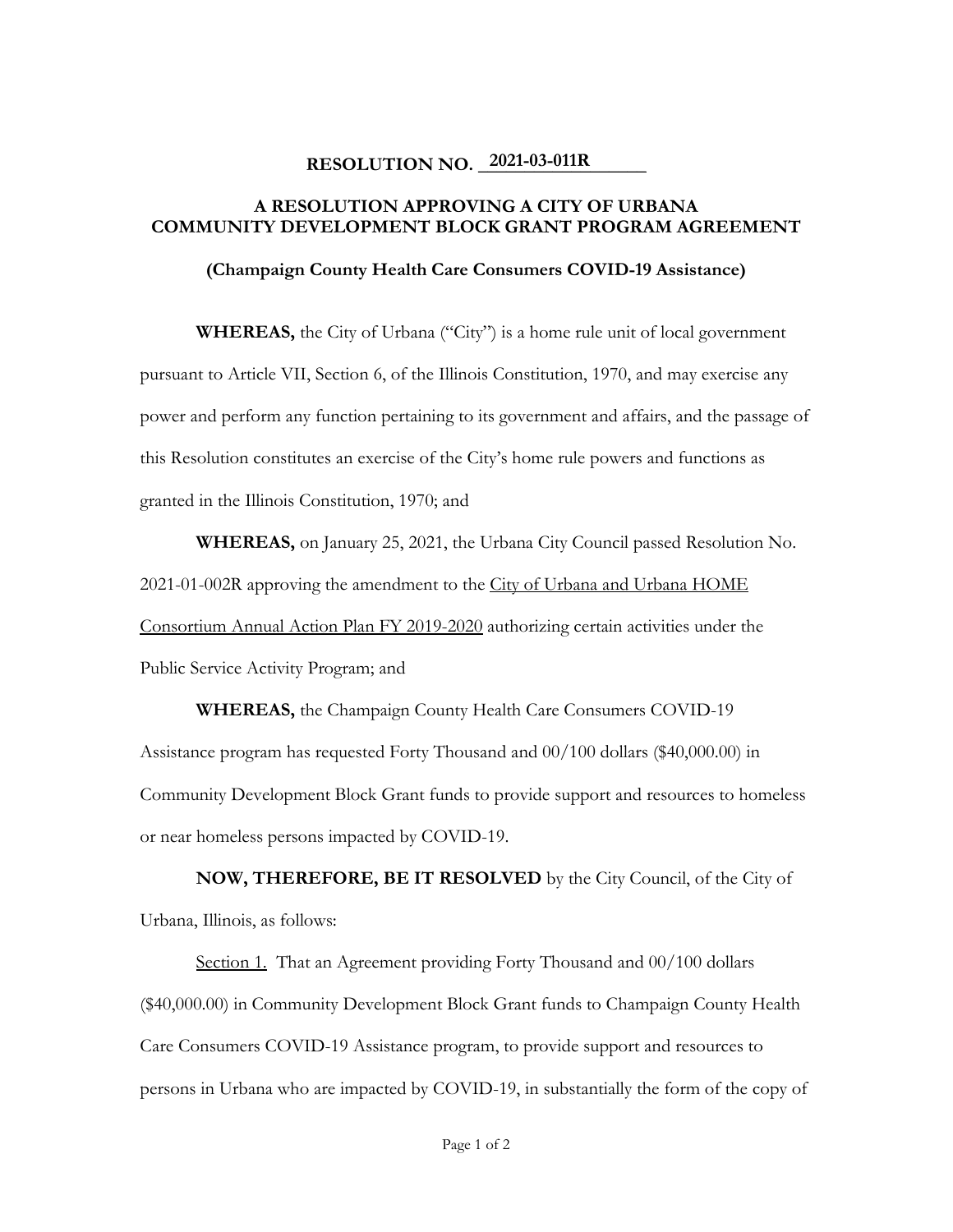said Agreement attached hereto and hereby incorporated by reference, be and the same is hereby authorized and approved.

Section 2. That the Mayor of the City of Urbana, Illinois, be and the same is hereby authorized to execute and deliver and the City Clerk of the City of Urbana, Illinois, be and the same is authorized to attest to said execution of said Agreement as so authorized and approved for and on behalf of the City of Urbana, Illinois.

**PASSED BY THE CITY COUNCIL** this \_\_\_\_\_ day of \_\_\_\_\_\_\_\_\_\_\_\_, \_\_\_\_\_\_.

AYES:

NAYS:

ABSTENTIONS:

 $\overline{\phantom{a}}$  , where  $\overline{\phantom{a}}$  , where  $\overline{\phantom{a}}$  , where  $\overline{\phantom{a}}$ Phyllis D. Clark, City Clerk

**APPROVED BY THE MAYOR** this \_\_\_\_ day of \_\_\_\_\_\_\_\_\_\_\_\_\_\_\_\_\_\_\_\_\_\_\_\_, \_\_\_\_\_\_\_\_.

 $\overline{\phantom{a}}$  , where  $\overline{\phantom{a}}$  , where  $\overline{\phantom{a}}$  , where  $\overline{\phantom{a}}$ Diane Wolfe Marlin, Mayor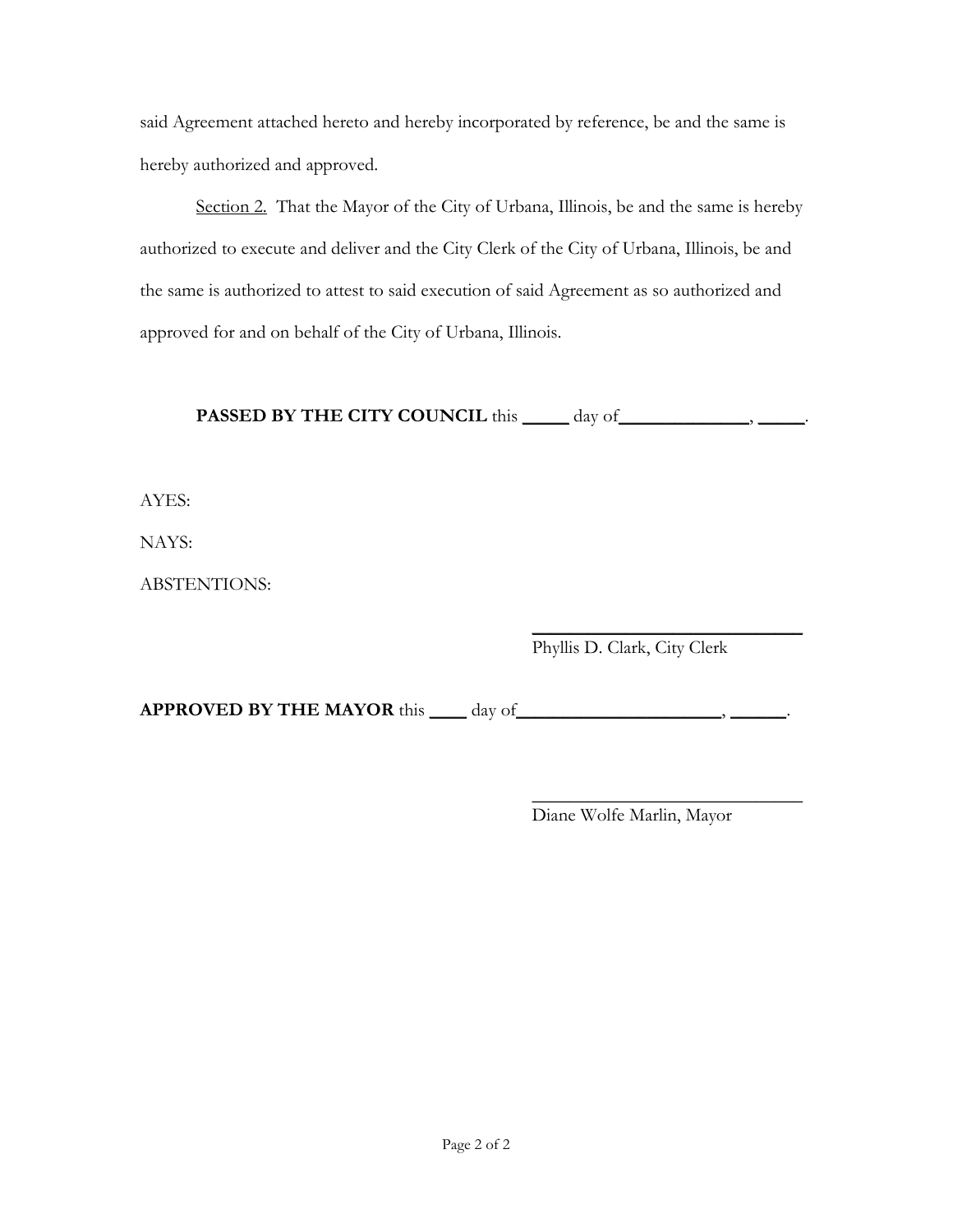# **CITY OF URBANA COMMUNITY DEVELOPMENT BLOCK GRANT**

### **AGREEMENT**

|                         | <b>SUBRECIPIENT NAME: Champaign County Health Care Consumers</b> |
|-------------------------|------------------------------------------------------------------|
| <b>PROJECT NAME:</b>    | COVID 19 Assistance Program                                      |
| <b>PROJECT ADDRESS:</b> | 44 E Main St., Champaign, IL 61820                               |
| CFDA No.                | 14.218                                                           |

THIS SUBRECIPIENT AGREEMENT, made and entered into by and between the CITY OF URBANA, an Illinois Municipal Corporation (hereinafter the "City"), and Champaign County Health Care Consumers, an Illinois Not-For-Profit Organization (hereinafter the "Subgrantee").

### WITNESSETH

WHEREAS, the City has been designated as an entitlement community by the U. S. Department of Housing and Urban Development (hereinafter "HUD") under provisions of the Housing and Community Development Act of 1974, as amended, and, as an entitlement community, the City will receive an entitlement of Community Development Block Grant (hereinafter "CDBG") funds for the period beginning July 1, 2019 and ending June 30, 2021, pursuant to the CDBG Program; and,

WHEREAS, the Urbana City Council has adopted an Annual Action Plan for the year beginning July 1, 2019 and ending June 30, 2021 which allocates a CDBG CV budget and authorizes establishment of public service/public facilities & improvement activities to be sponsored by non-profit agencies in the area; and,

WHEREAS, the City has the right and authority under said CDBG Program to allocate a portion of its funds to the Subgrantee for purposes of administering such activities; and,

WHEREAS, the City, as a condition of its assistance to the Subgrantee, requires the Subgrantee to file with the City certain attachments which are hereby incorporated and made part hereof.

NOW, THEREFORE, the parties hereby agree as follows:

1. The preamble set forth above is hereby incorporated and made part of the Subgrantee Agreement.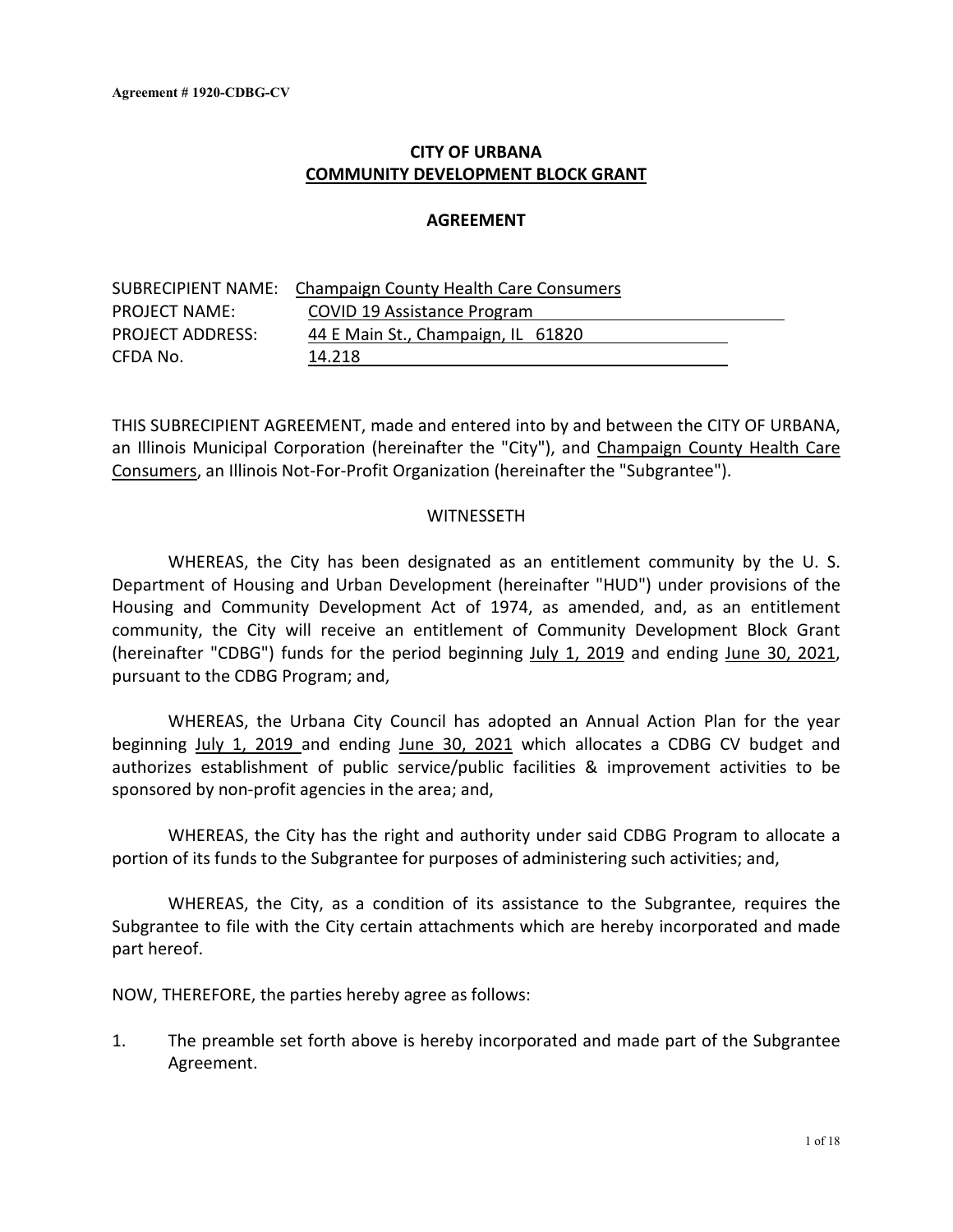- 2. The purpose of this Subrecipient Agreement is to pledge FY 2019-2020 CDBG CV program funds to assist with programs for homeless, testing, vaccination, education and outreach as described in Exhibit D.
- 3. The City agrees to grant to the Subgrantee the sum of **Forty Thousand and 00/100 Dollars (\$40,000.00)** and the Subgrantee agrees to abide by the CDBG Program and to use said funds for the purpose of carrying out Subgrantee Project No. 1920-CV-01 (hereinafter the "Project").
- 4. The Subgrantee understands and agrees that a request for disbursement of CDBG funds pursuant to this Subrecipient Agreement shall not be made until such funds are needed to pay eligible costs related to the Project. Subgrantee understands and agrees that funding in the full amount of this Subrecipient Agreement is contingent upon the City receiving said CDBG funds, and should the entitlement funds be discontinued or reduced for any reason, Subgrantee understands and agrees that funding under this Subrecipient Agreement could cease or be reduced without advance notice.
- 5. The City and the Subgrantee agree that no modification to this Subrecipient Agreement shall be effective unless in writing and executed by both the City and the Subgrantee.
- 6. The Subgrantee agrees and authorizes the City and HUD to conduct on-site reviews, examine personnel records and to conduct any other procedures and practices to audit and assure compliance with this Subrecipient Agreement and applicable HUD regulations. The Subgrantee shall execute and abide by the terms of Attachment A, Equal Employment Opportunity Certification, and with all City of Urbana Affirmative Action requirements.
- 7. The Subgrantee shall complete and adhere to Attachment B, Assurances, of this Subrecipient Agreement and shall submit said Attachment B to the City as a condition of final execution of this Subrecipient Agreement.
- 8. The Subgrantee shall complete and adhere to Attachment C, Statement of Special Conditions, and submit said Attachment C to the City as a condition of final execution of this Agreement.
- 9. The Subgrantee shall at all times observe and comply with all laws, ordinances, or regulations of the federal, state, county, and local governments which may in any manner effect the performance of the Subgrantee with respect to the Subrecipient Agreement.
- 10. The Subgrantee represents to the City that the Project shall begin on January 1, 2021 and shall terminate on December 31, 2021, unless otherwise extended in a written modification to this contract executed by the City and Subgrantee.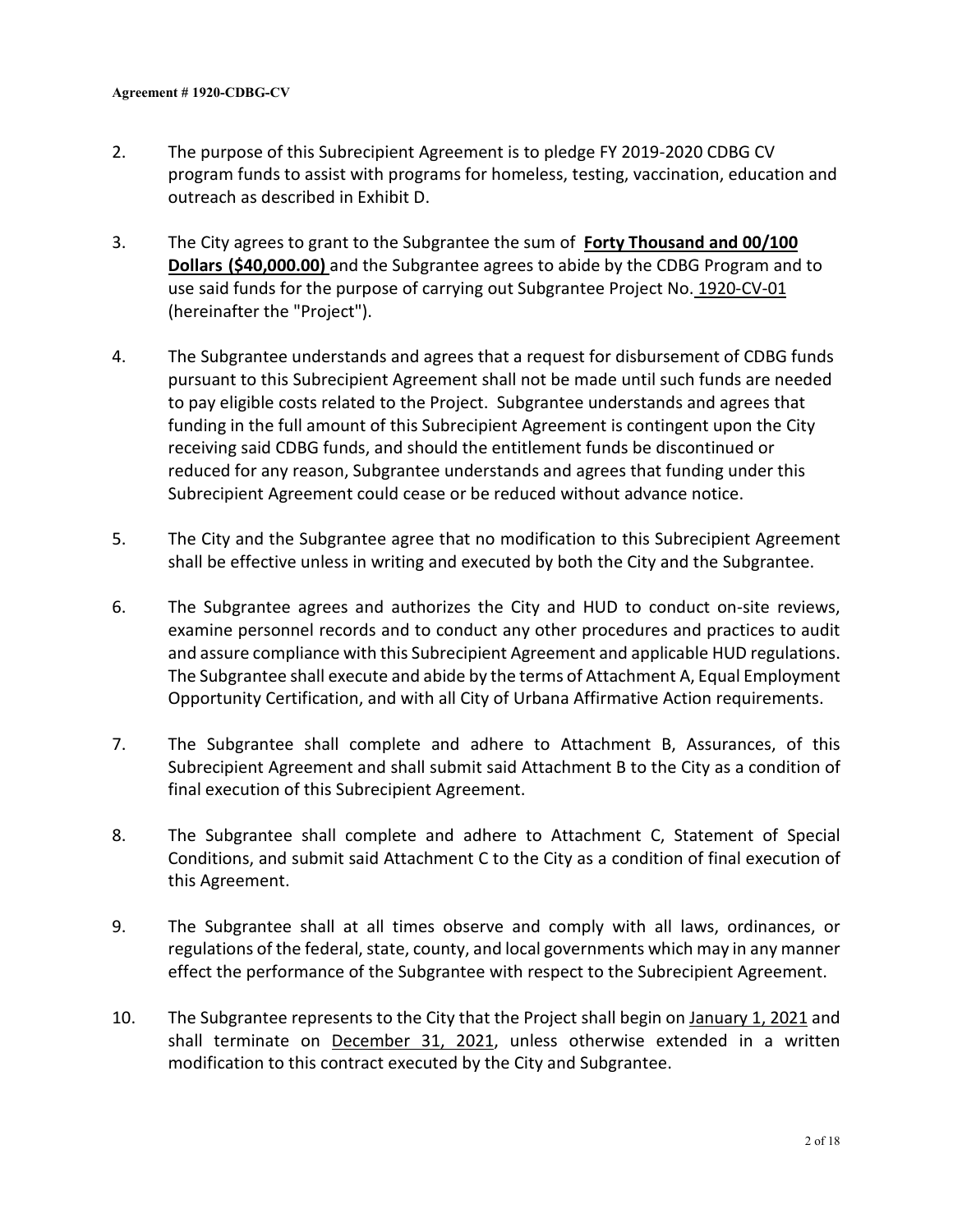- 11. The Subgrantee shall not assign this Subrecipient Agreement nor any part thereof and the Subgrantee shall not transfer nor assign any funds or claims due hereunder without the prior written approval of the City. Any transfer or assignment of funds pursuant to the Subrecipient Agreement, either in whole or in part, or any interest therein, without prior written consent of the City shall be of no force or effect.
- 12. The Subgrantee shall not assign, convey or otherwise transfer any of its rights, duties or obligations under this Subrecipient Agreement to another person without the express written consent of the City and authorization of HUD. In the event Subgrantee seeks to assign, convey or otherwise transfer any of its rights, duties or obligations under this Subrecipient Agreement, the Subgrantee must demonstrate that an open, impartial and competitive selection process will be used in making any such assignment, conveyance or transfer of its rights, duties and/or obligations.
- 13. The allocation of these funds shall in no way obligate the City for any financial responsibility incurred by the project in excess of the stipulated allocation. The allocation of these funds shall in no way obligate the City to bear responsibilities for the maintenance of any project under the provision of the Housing and Community Development Act of 1974, as amended.
- 14. This Agreement neither obligates nor precludes the City from further accepting or distributing funds entitled to the City nor restricts nor limits the powers of the City to use such funds pursuant to the provisions of the Housing and Community Development Act of 1974, as amended.
- 15. This Agreement neither obligates nor precludes the Subgrantee from further accepting funds or assistance pursuant to the Housing and Community Development Act of 1974, as amended.
- 16. The Subgrantee agrees to protect, indemnify, hold and save harmless, and defend the City against any and all claims, costs, causes, actions and expenses, including but not limited to attorneys' fees incurred by reason of a law suit or claim for compensation arising in favor of any person, including the employees or officers or independent contractors or subcontractors or agents of the Subgrantee, on account of personal injuries or death, or damages to property occurring, growing out of, incident to, or resulting under this project, whether such loss, damage, injury or liability is contributed to by the negligence of the City or its officers, employees or agents, or by the premises themselves or any equipment thereon whether latent or patent, or from other causes whatsoever, except that Subgrantee shall have no liability for damages or the costs incident thereto caused by the sole negligence of the City, or its officers, employees or agents.
- 17. It is mutually understood and agreed that the Subgrantee shall have full control of the ways and means of performing the services referred to herein, subject to guidelines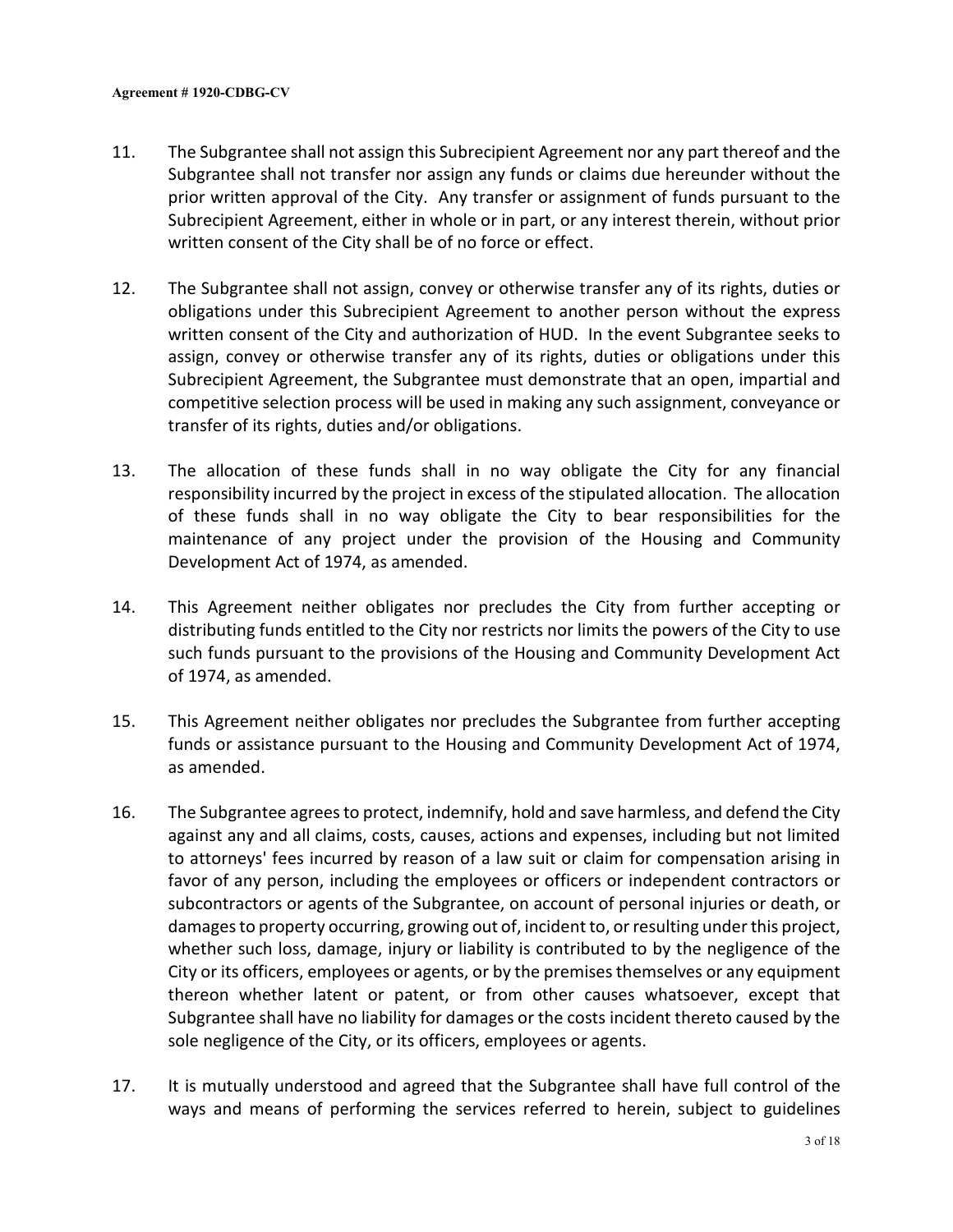established in Attachment C, and that the Subgrantee or its employees, representatives, subcontractors, or agents are in no sense employees of the City.

- 18. However, Subgrantee agrees that in the procurement of supplies, equipment, construction, and services, the following conflict of interest provisions shall apply.
	- A. No persons who exercise or have exercised any functions or responsibilities with respect to activities assisted under this Agreement, or who are in a position to participate in a decision-making process or gain inside information with regard to such activities, may obtain a financial interest or benefit from a CDBG-assisted activity, either for themselves or those with whom they have business or family ties, during their tenure or for one year thereafter.
	- B. This conflict of interest provision of shall apply to any person who is an employee, agent, consultant, officer, or elected official or appointed official of the Subgrantee or the City.
	- C. Upon written request, exceptionsto the conflict of interest provisions may be granted jointly by the City and HUD on a case-by-case basis but only after the Subgrantee has disclosed the full nature of the conflict, submitted proof that the disclosure has been made public, and provided a legal opinion that there would be no violation of state or local law if the exception were granted.
- 19. Upon execution of this Subrecipient Agreement, including the required submission of all required attachments, the City and the Subgrantee shall adhere to the following:
	- A. The City and Subgrantee shall adhere to all special conditions described in Attachments A, B, and C of this Subrecipient Agreement;
	- B. To the greatest extent feasible all expenditures made under this project shall be made to Champaign County firms and individuals;
	- C. Financial records and payments shall comply with all federal regulations;
	- D. The Subgrantee agrees to allow any and all audits of its records as may be required and to permit inspection of program records by representatives of the Urbana Grants Management Division and HUD.
	- E. The Subgrantee agrees to retain all records pertinent to expenditures incurred under this Agreement for a period of five (5) years after the termination of all activities funded under this Agreement.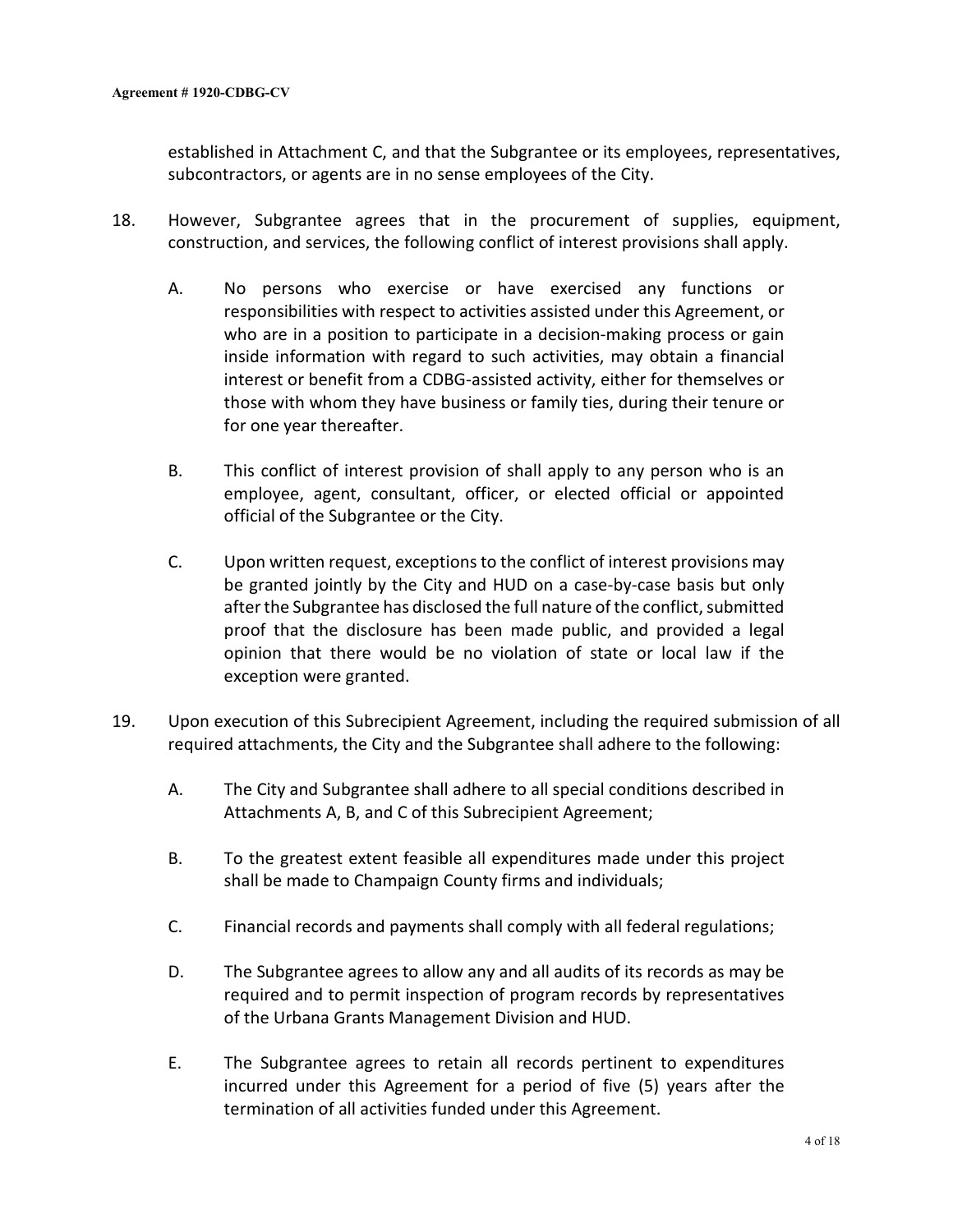- F. The Subgrantee shall maintain client data demonstrating client eligibility for services provided. Such data shall include, but not be limited to, client name, address, income level or other basis for determining eligibility, and description of service provided. Subgrantee agrees that client information collected pursuant to this Subrecipient Agreement is confidential, and the use or disclosure of such information, when not directly connected with the administration of the Project, is prohibited unless prior written consent is obtained from such person receiving service, and in the case of a minor, that of a responsible parent/guardian.
- 20. The City may suspend or terminate this Subrecipient Agreement, in whole or in part, if Subgrantee materially fails to comply with any term of the Subrecipient Agreement, or with any of the rules, regulations or provisions referred to herein; and the City may declare the Subgrantee ineligible for any further participation in the CDBG program, in addition to other remedies as provided by law.

The Subgrantee agrees that if the City determines that the Subgrantee has not complied with or is not complying with the provisions of the Subrecipient Agreement and so notifies the Subgrantee by written notice of said violations and the Subgrantee fails to correct said violations within thirty (30) days from receipt of said notice, the City may terminate this Subrecipient Agreement by written notice. The City may take other action as may be permitted by this Subrecipient Agreement.

If it is the decision of the City to require the repayment to the City of any grant funds provided to the Subrecipient, the Subrecipient agrees to pay back to the City all such funds up to the amount of grant funds provided to them by the City (hereafter called "Recapture") within thirty (30) days. No delay or omission by the City in exercising any right or remedy available to it under this Subrecipient Agreement shall impair any such right or remedy or constitute a waiver or acquiescence in any Subrecipient default.

- 21. A default shall consist of any use of grant funds for a purpose other than as authorized herein, failure of the Subrecipient to provide the essential services or utilize shelter operation funds in the minimum amounts and for the minimum time period in accordance with the requirements of Attachment A provisions, noncompliance with the Act or Attachment A provisions, failure to return the executed subrecipient agreement, failure to maintain detailed financial records concerning the use of the Grant Funds, or any other material breach of the Subrecipient Agreement.
- 22. In the event of a default by the Subrecipient, the City shall give written notice of such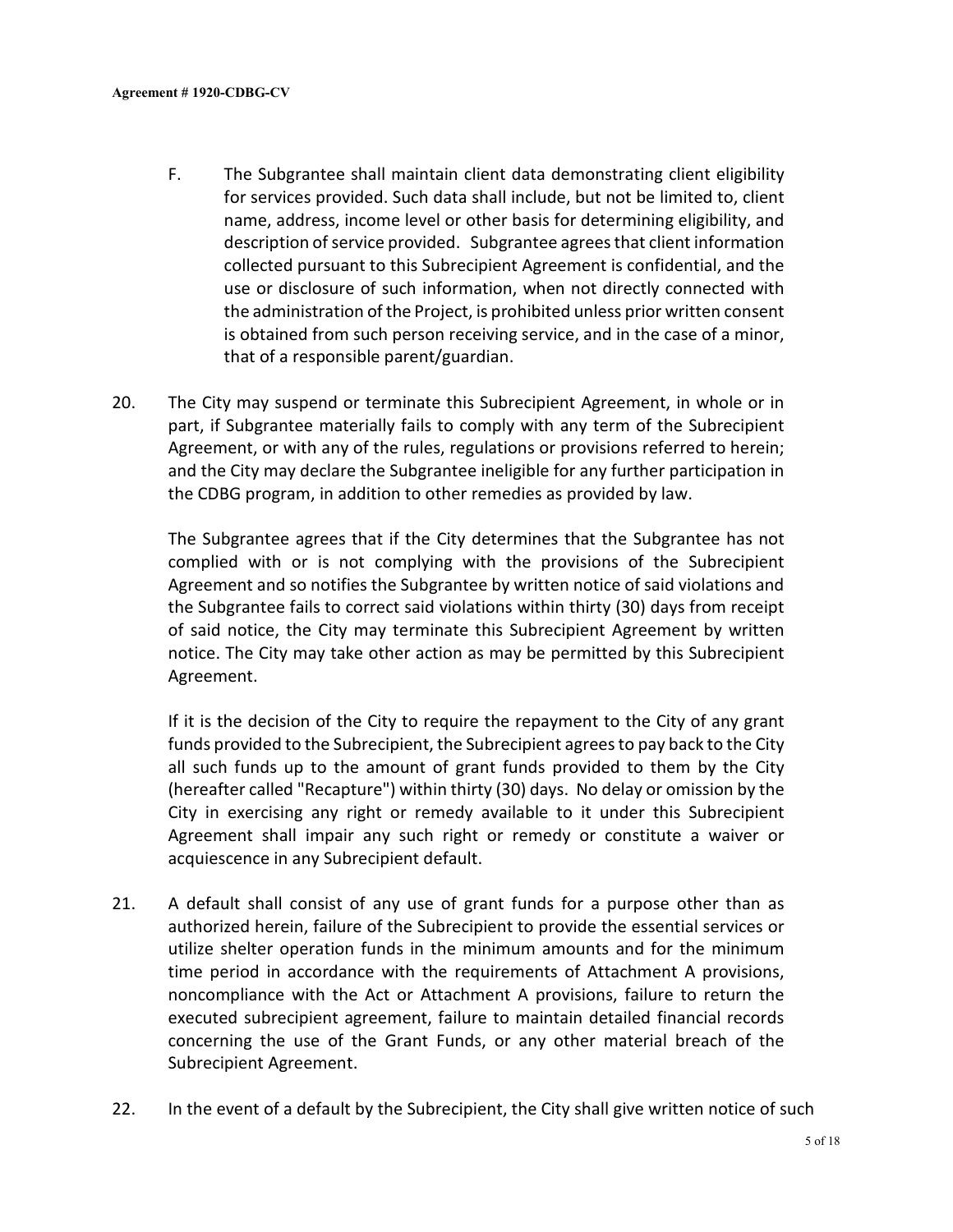default which notice shall describe the nature of the default and the Section of this Subrecipient Agreement which the City believes was breached. The Subrecipient shall have fourteen (14) calendar days from the date it receives the aforesaid notice to either cure the default or provide evidence in written form that no such default in fact occurred. In the event that the Subrecipient fails to cure the default or provide written evidence that no such default in fact occurred, the City shall have the right to take one or more of the following actions:

- A. Direct the Subrecipient to submit progress schedules for completing approved activities;
- B. Issue a letter of warning advising the Subrecipient of the default, establishing a date by which corrective actions must be completed and putting the Subrecipient on notice that more serious actions will be taken if the default is not corrected or is repeated;
- C. Direct the Subrecipient to establish and maintain a management plan that assigns responsibilities for carrying out remedial actions;
- D. Direct the Subrecipient to suspend, discontinue, or not incur costs for the affected activity;
- E. Reduce or recapture the grant authorized herein;
- F. Direct the Subrecipient to reimburse the City for costs inappropriately charged to the City;
- G. Other appropriate action including, but not limited to, any remedial action legally available.
- 23. Subgrantee shall submit regular Progress Reports to the City in the form, content, and frequency as required by the City. Requirements for said Progress Reports are specified in Attachment C hereto and made a part hereof.
- 24. Notices and communications under this Agreement shall be sent first class, prepaid mail to the respective parties as follows:

| TO THE CITY: | Sheila E Dodd, Manager                  |
|--------------|-----------------------------------------|
|              | <b>Grants Management Division</b>       |
|              | Dept. of Community Development Services |
|              | City of Urbana                          |
|              | 400 South Vine Street                   |
|              | Urbana, Illinois 61801                  |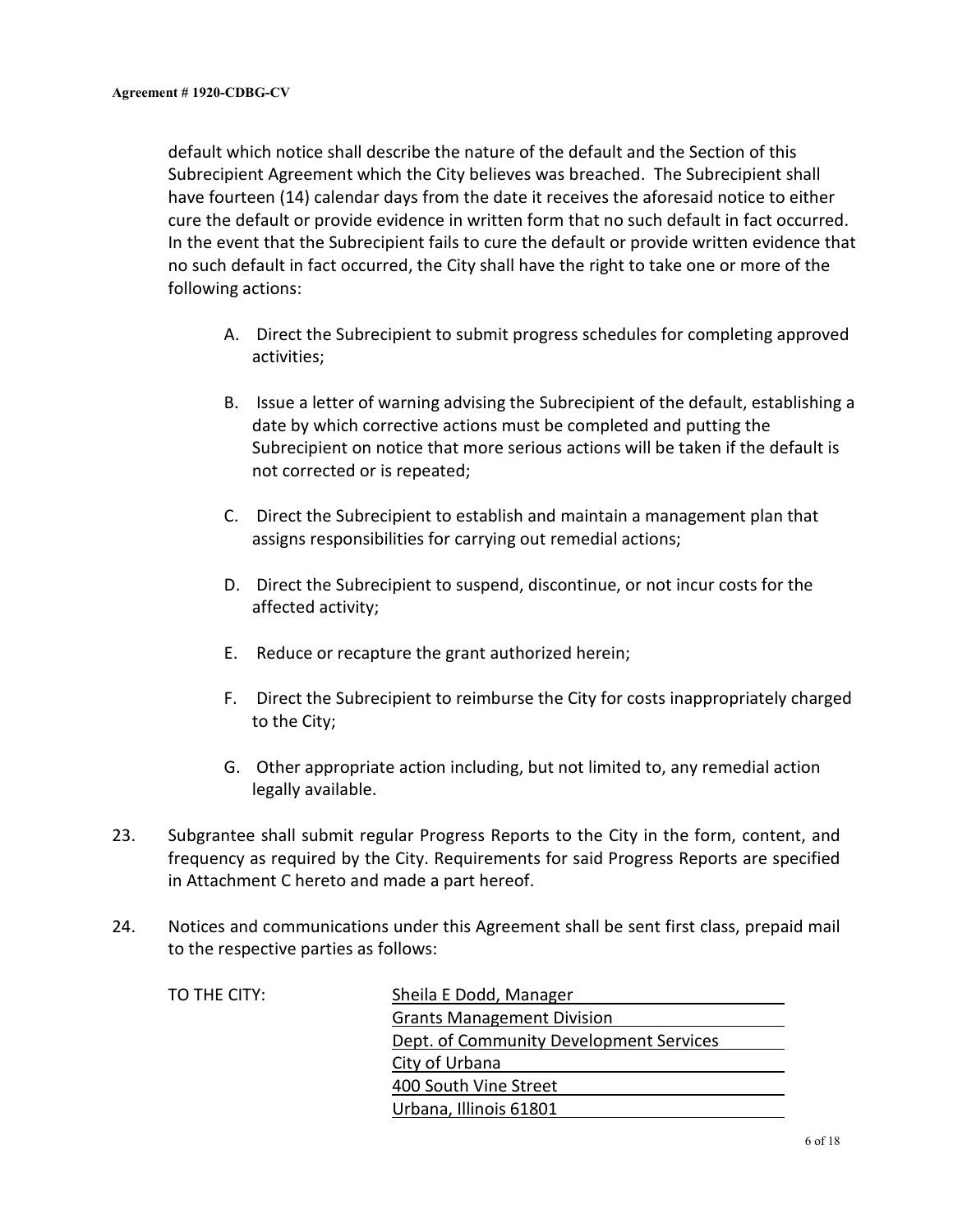| TO THE SUBGRANTEE: | Claudia Lennhoff                              |
|--------------------|-----------------------------------------------|
|                    | <b>Champaign County Health Care Consumers</b> |
|                    | 44 E Main St.                                 |
|                    | Champaign, Illinois 61820                     |

- 25. Any notice required to be given pursuant to this Subrecipient Agreement may be given in any one or more of the following ways and such notice shall be deemed effect as hereinafter stated:
	- A. By certified or registered U.S. First Class Mail with return receipt requested in which case if such notice is placed in a properly addressed envelope bearing proper postage, such notice shall be deemed effective four (4) days after placement with the U.S. Postal Service.
	- B. By overnight courier services in which case if such notice is properly directed with courier service fees paid for by the sender, such notice shall be deemed effective the next business day after delivery.
	- C. By facsimile if the sender's facsimile machine provides a printed receipt which acknowledges that the recipient's facsimile machine received the transmission, such notice shall be deemed effective the next business day after delivery.
- 26. In the event of a dispute between the parties to this Subrecipient Agreement, the parties, before filing any court action, shall jointly select a mediator and shall make a good faith effort in such mediation to resolve their differences. The parties shall share equally in the cost of such mediation service. In the event mediation fails to resolve the dispute between the parties, either party may file and maintain an action in the Circuit for the Sixth Judicial Circuit, Champaign, Illinois. The law of the State of Illinois shall govern any and all actions to enforce, construe and/or interpret this Subrecipient Agreement.
- 27. This Agreement shall be effective as of the date executed by the City.

| <b>CITY</b> |  |
|-------------|--|
| BY:         |  |
| DATE:       |  |
| ATTEST:     |  |
| DATE:       |  |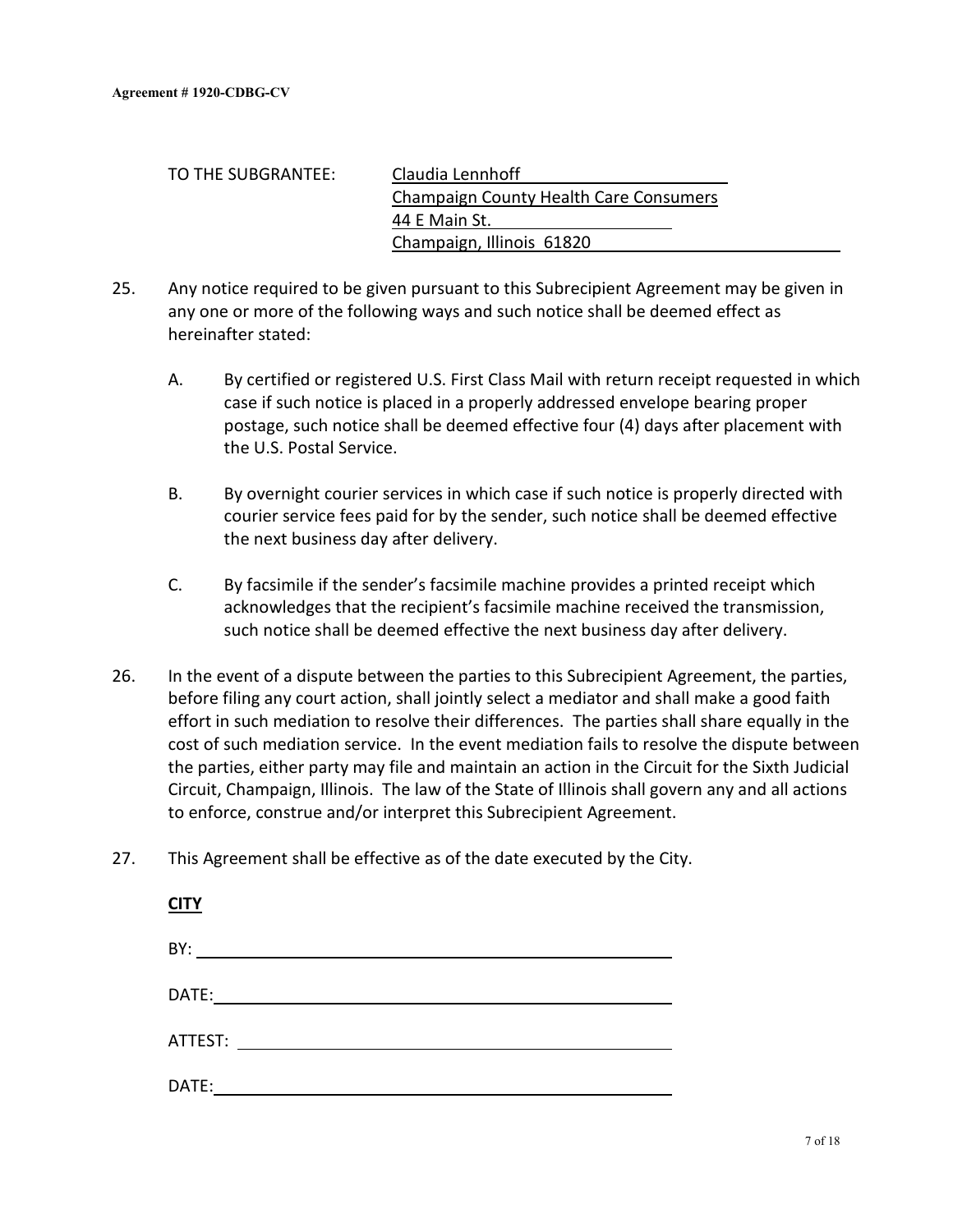| <b>SUBGRANTEE</b>                                                                                                           |  |
|-----------------------------------------------------------------------------------------------------------------------------|--|
| BY:<br><u> 1980 - Jan Samuel Barbara, martin da shekara 1980 - An tsa a tsa a tsa a tsa a tsa a tsa a tsa a tsa a tsa a</u> |  |
| DATE:                                                                                                                       |  |
| ATTEST:                                                                                                                     |  |
| DATE:                                                                                                                       |  |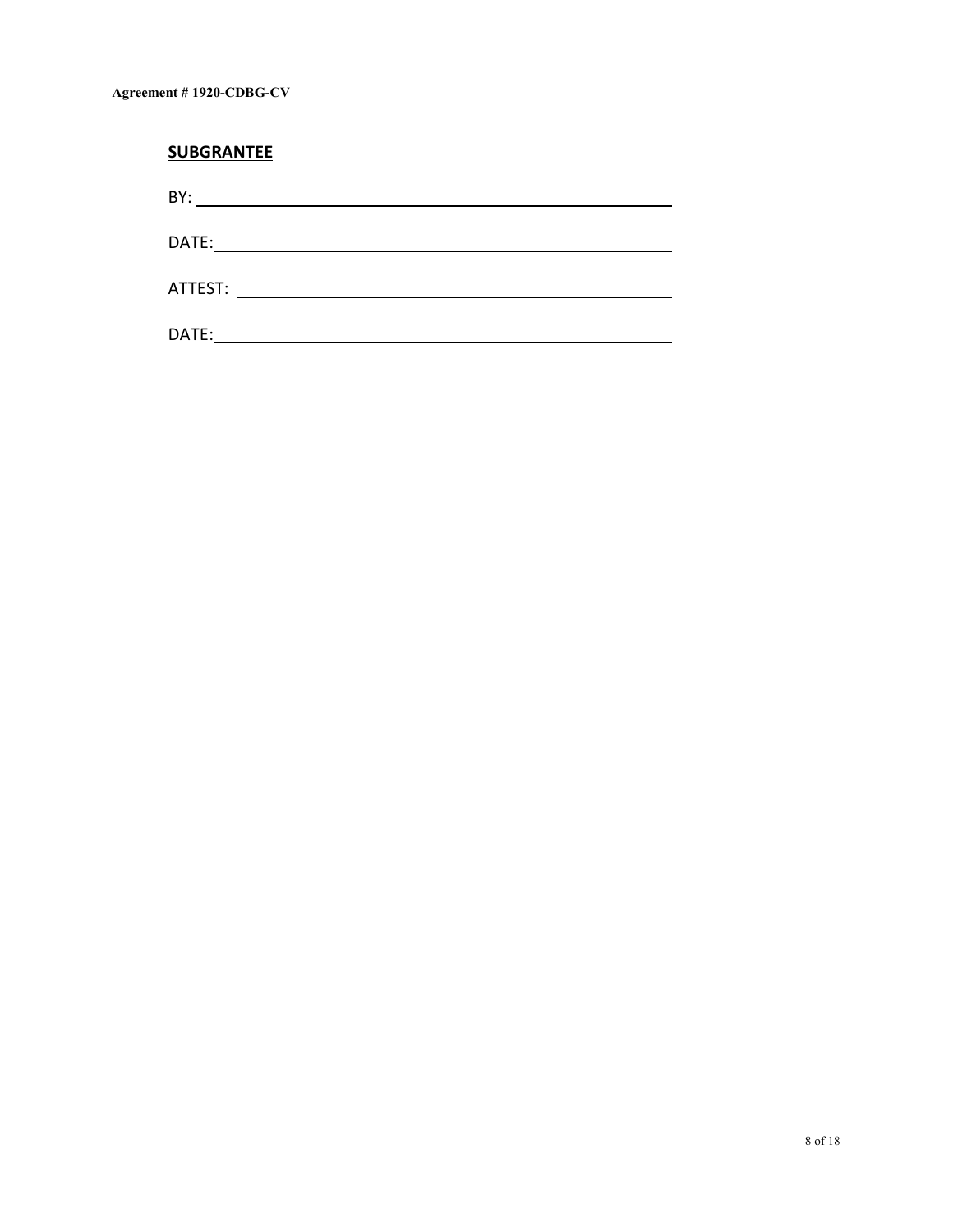# **ATTACHMENT A EQUAL EMPLOYMENT OPPORTUNITY CERTIFICATION**

The undersigned understands and agrees that it is a Subgrantee of the Urbana CDBG Program and agrees that there shall be no discrimination against any employee who is employed in carrying out work receiving assistance from the City and HUD, or against any applicant for such employment, because of race, color, creed, class, national origin, religion, sex, age, marital status, physical and mental disability, personal appearance, sexual orientation, family responsibilities, matriculation, political affiliation, prior arrest or conviction record or source of income, or any other discrimination based upon categorizing or classifying a person rather than evaluating a person's unique qualifications relevant to opportunities in employment, upgrading, demotion or transfer; recruitment advertising; layoff or termination; rates of pay or other forms of compensation; and selection for training, including apprenticeship.

The Subgrantee further agrees to the following:

- (1) It will be bound by said equal opportunity clause with respect to its own employment practices during the duration of its participation with the City and HUD;
- (2) It will furnish the City and HUD such information as they may require for the supervision of such compliance and will otherwise assist the City and HUD in the discharge of primary responsibility for securing compliance;
- (3) It will carry out such sanctions and penalties for violation of the equal opportunity clause as may be imposed upon contractors and subcontractors by the Secretary of Labor, the City or HUD;
- (4) It shall abide by the Urbana Human Rights Ordinance regarding equal employment.
- (5) In the event that it fails or refuses to comply with the undertaking, the City or HUD may cancel, terminate or suspend in whole or in part any contractual agreements the City or HUD may have with the Subgrantee; may refrain from extending any further assistance to the Subgrantee under any program until satisfactory assurance of future compliance has been received from such Subgrantee; or may refer the case to HUD for appropriate legal proceedings.

| Name (Please Print): | Title: |  |
|----------------------|--------|--|
| Signature:           |        |  |
| Date:                |        |  |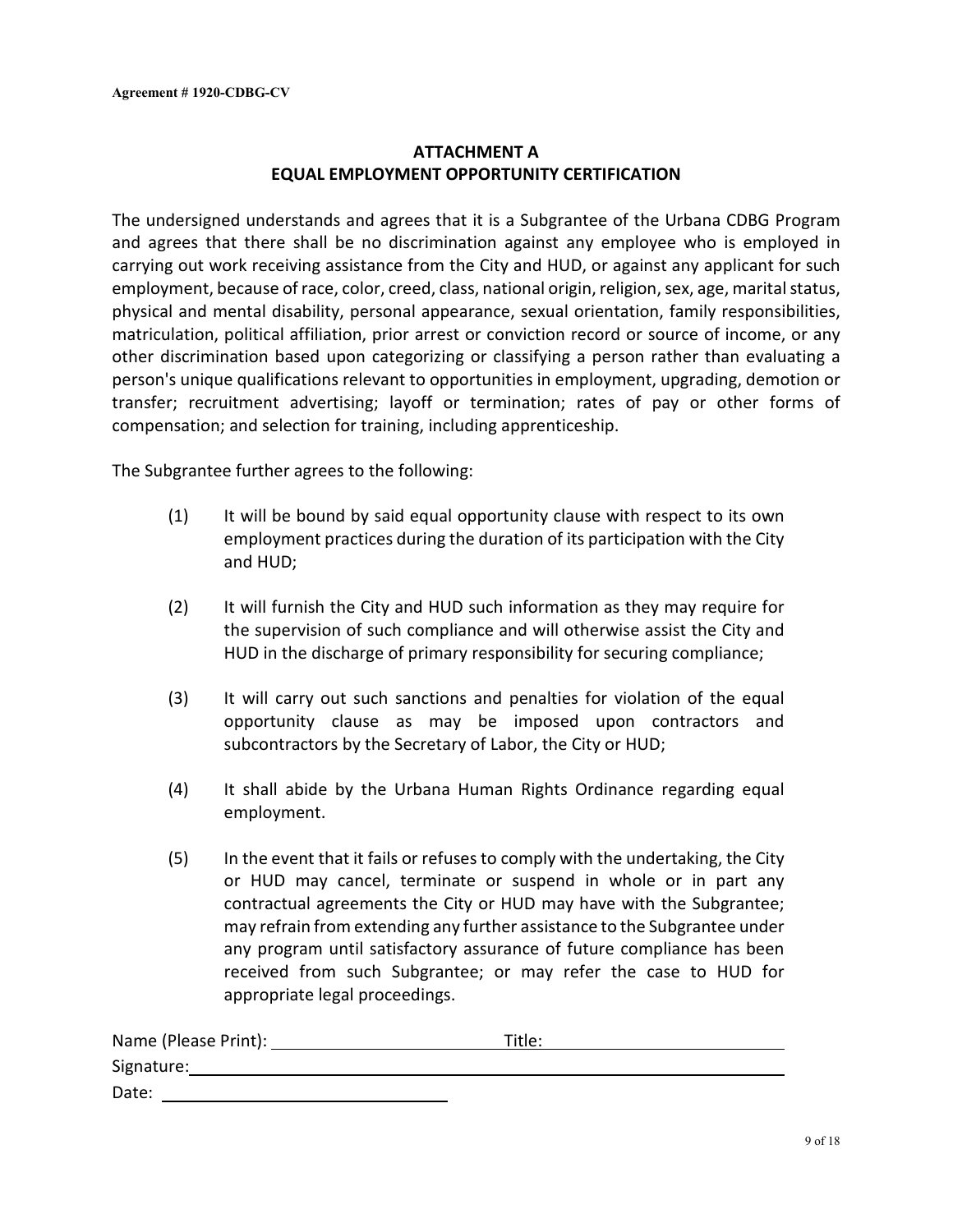# **ATTACHMENT B ASSURANCES**

The Subgrantee hereby assures and certifies with respect to the grant that:

- 1. It possesses legal authority to receive CDBG Program funds from the City and to execute the proposed program.
- 2. Its governing body has duly adopted or passed as an official act a resolution, motion, or similar action authorizing execution of this Agreement, including all understandings and assurances contained herein, and directing and designating the authorized representative of the Subgrantee to act in connection with the Agreement and to provide such additional information as may be required.
- 3. The City of Urbana's CDBG Program has been developed so as to give maximum feasible priority to activities which will benefit very low-income families. As a subrecipient of CDBG Program funds, Subgrantee agrees to give maximum feasible priority to very lowincome families when administering the Subgrantee program described herein.
- 4. The Subgrantee acknowledges and affirms that it has the organizational capacity to adhere to collection and reporting requirements, regarding performance measures, as required by Uniform Administrative Requirements, Cost Principles, and Audit Requirements for Federal Awards; Final Rule Subpart D, Sections 200.300-200.303. Such performance measures will be decided upon by the Subgrantee and the City, based on the requirements outlined by HUD for the category of eligible activities that the Subgrantee's program engages in. These categories have been described within HUD's "Community Development Block Grant Program: Guide to National Objectives and Eligible Activities for Entitlement Communities," and the Guide, as amended, shall be incorporated hereto by reference. The Subgrantee is permitted to demonstrate organizational capacity by various methods, including but not limited to:
	- Use of OMB-approved standard information collections when providing financial and performance information;
	- Providing financial data showing performance accomplishments of the Grant award;
	- Cost information shall be distributed to the City to demonstrate cost effective practices;
	- Subgrantee shall provide the City with the same information required by the Federal awarding agency under sections 200.301 and 200.210; and
	- All expenditures shall be accounted for, in compliance with requirements under section 200.302, as interpreted by the City.
	- Audits shall be conducted annually.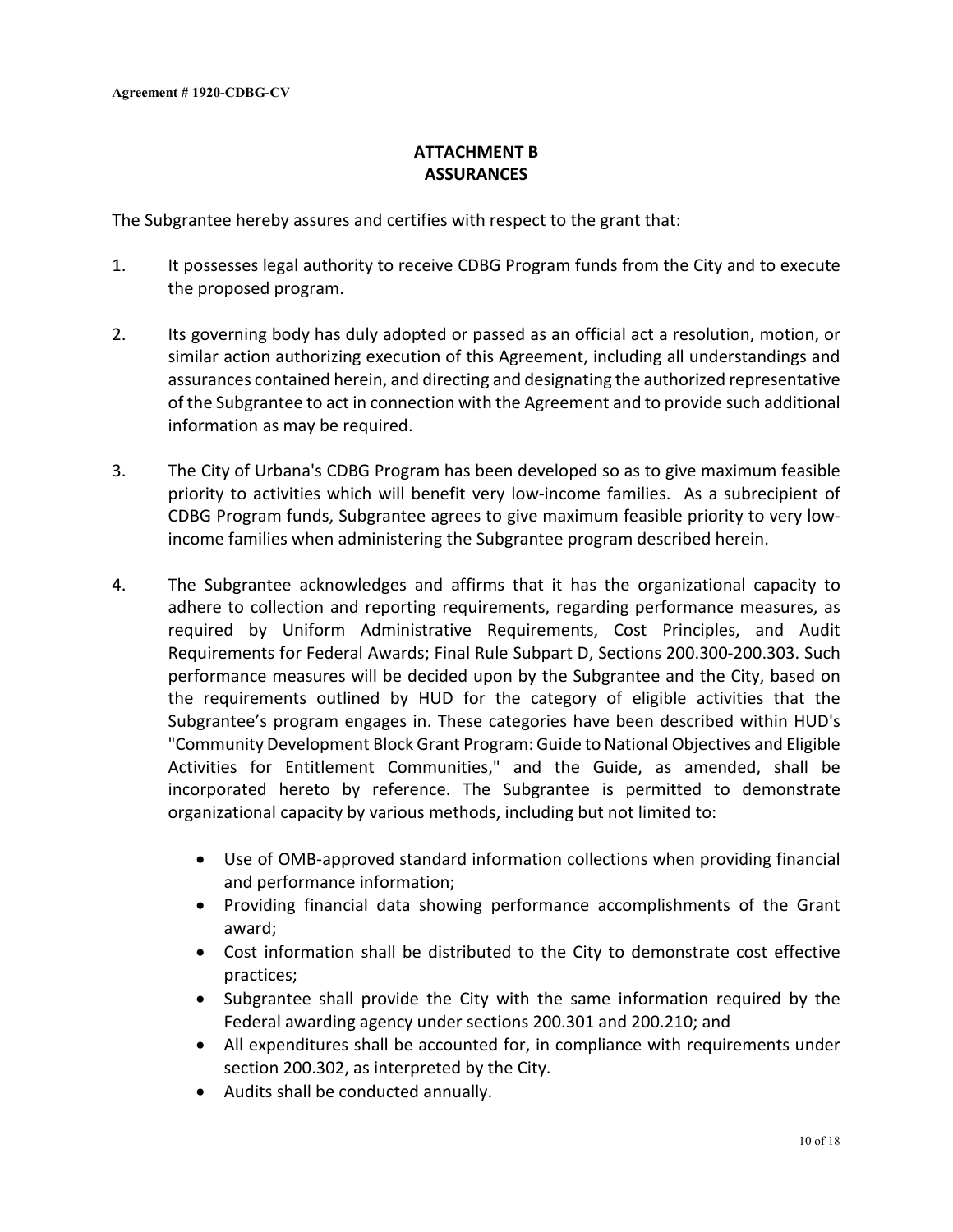- 5. The Subgrantee agrees to follow either the procurement guidelines set forth in Section 200.320 of the Omni Circular, or the procurement guidelines/standards which the Subgrantee uses during its normal course of business; whichever of the two guidelines is more restrictive. If the procurement methods that the Subgrantee uses during its normal course of business are more restrictive, those guidelines shall be used, and a copy of those guidelines will be attached to this agreement as Attachment D and will be incorporated into this agreement by reference. If the procurement guidelines set forth in Section 200.320 of the Omni Circular are more restrictive, then the program procurement methods shall be limited to procurement by (a) small purchase procedures; (b) sealed bids; (c) competitive proposals; or (d) noncompetitive proposals, as directed by and outlined in Section 200.320.
- 6. It will comply with
	- A. Title VI of the Civil Rights Act of 1964 (P.L. 88-352) and the regulations issued pursuant thereto (24 CFR Part I), which provide that no person in the United States shall on the grounds of race, color, or national origin, be excluded from participation in, be denied the benefits of, or be otherwise subjected to discrimination under any program or activity for which the Subgrantee received Federal financial assistance and will immediately take any measure necessary to effectuate this assurance.
	- B. Section 109 of the Housing and Community Development Act of 1974, and the regulations issued pursuant thereto (24 CFR 570.601), which provide that no person in the United States shall, on the ground of race, color, national origin, or sex, be excluded from participation in, be denied the benefits of, or be subjected to discrimination under, any program or activity funded in whole or in part with Title I funds.
	- C. Executive Order 11246, and all regulations issued pursuant thereto (24 CFR Part 130), which provide that no person shall be discriminated against on the basis of race, color, religion, sex or national origin in all phases of employment during the performance of federal or federally-assisted contracts.

Such contractors and subcontractors shall take affirmative action to insure fair treatment in employment, upgrading, demotion, or transfer; recruitment or recruitment advertising; layoff or termination, rates of pay or other forms of compensation and selection for training and apprenticeship.

D. Section 3 of the Housing and Urban Development Act of 1968, as amended, requiring that to the greatest extent feasible opportunities for training and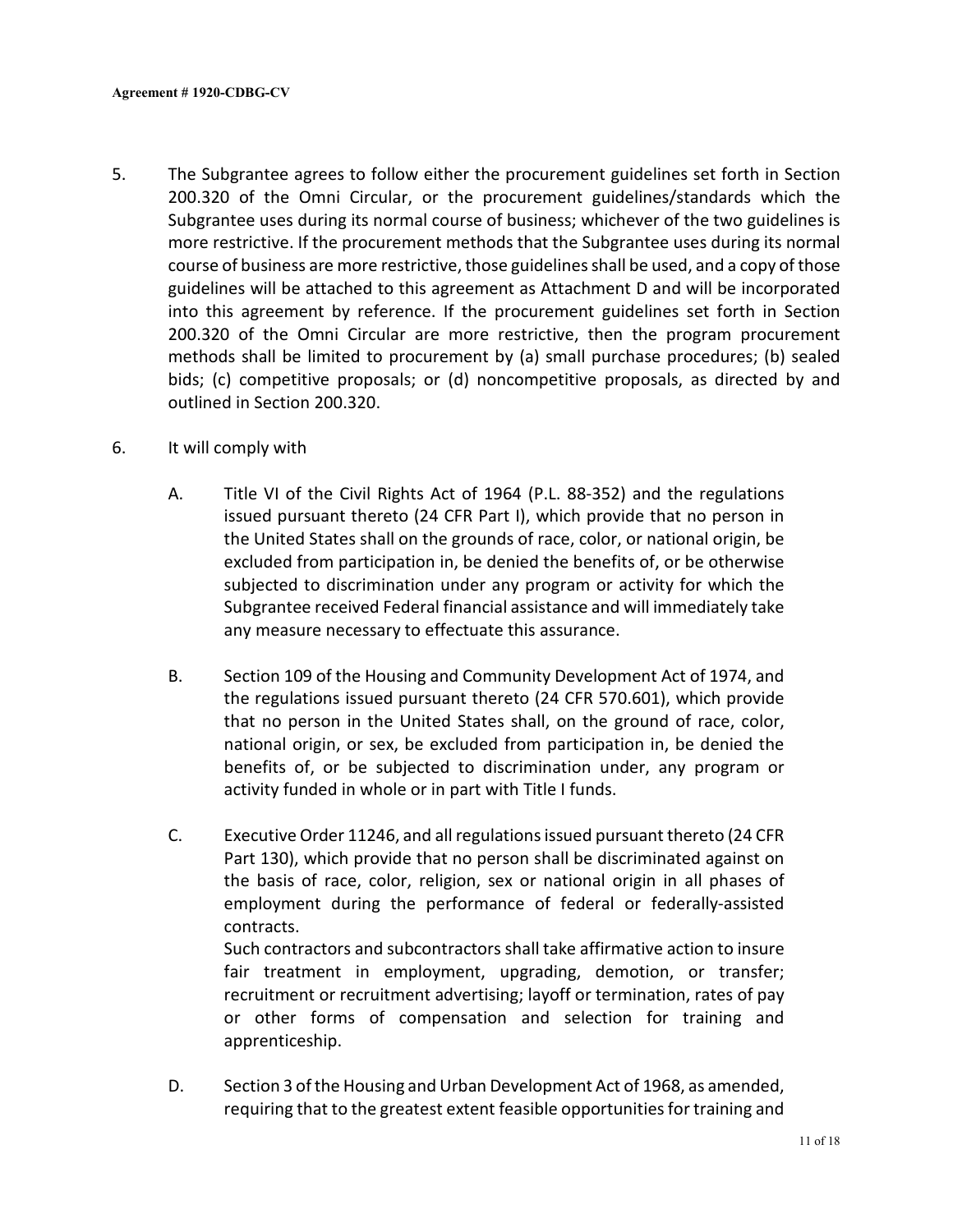employment be given lower-income residents of Champaign County and contracts for work in connection with the project be awarded to eligible business concerns which are located in, or owned in substantial part by, persons residing in Champaign County.

- E. Labor Standards. The requirements of the Secretary of Labor in accordance with the Davis-Bacon Act as amended, Sections 103 & 107 of Contract Work Hours and Safety Standards Act (40 U.S.C. 327 *et seq*.) and all other applicable Federal, state and local laws and regulations pertaining to labor standards insofar as those acts apply to the performance of this Agreement. The Subgrantee agrees to comply with the Copeland Anti-Kick Back Act (18 U.S.C. 874 *et seq*.) and its implementing regulations of the U.S. Department of Labor at 29 CFR Part 5. The Subgrantee shall maintain documentation that demonstrates compliance with hour and wage requirements of this part. Such documentation shall be made available to the Grantee for review upon request.
- F. Guidelines for Energy Management/Energy Star. Guidelines have been established regarding energy management using Energy Star and are recommended by both the Dept. Housing & Urban Development and the Illinois Department of Commerce and Economic Opportunity and subgrantees are encouraged to follow these guidelines.
- G. Copyrights. If this contract results in any copyrightable material or inventions, the Grantee and/or grantor agency reserves the right to royalty-free, non-exclusive and irrevocable license to reproduce, publish or otherwise use and to authorize others to use, the work or materials for governmental purposes.
- H. Patent Rights. Agencies shall use standard patent rights clause specified in "rights to Inventions made by Non-Profit Organizations and Small Business Firms" (37 CFR Part 401), when providing support for research and development.
- I. Clean Air/Clean Water. The Subrecipient agrees to comply with the following requirements insofar as they apply to the performance of this Agreement:
	- a. Clean Air Act, 42 U.S.C. , 7401, *et seq*.;
	- b. Federal Water Pollution Control Act, as amended, 33 U.S.C., 1251, *et seq.*, as amended, 1318 relating to inspection, monitoring, entry, reports, and information, as well as other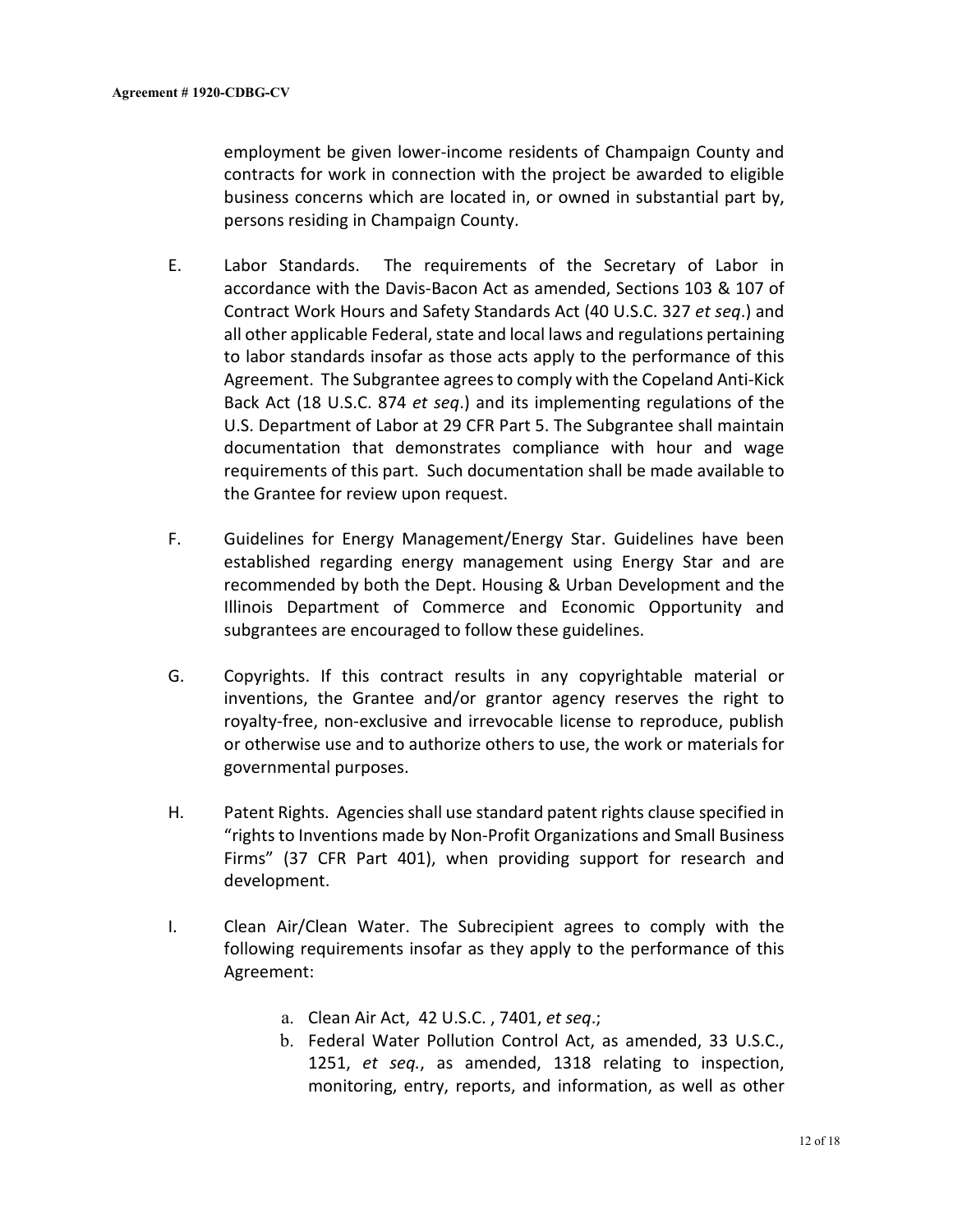requirements specified in said Section 114 and Section 308, and all regulations and guidelines issued thereunder;

- c. Environmental Protection Agency (EPA) regulations pursuant to 40 CFR Part 50, as amended.
- J. Disbarment & Suspension. The Subrecipient certifies that it is not Disbarred or Suspended or otherwise excluded from or ineligible for participation in Federal assistance programs under Executive Order 12549. The Subgrantee shall establish procedures to ensure that any award made to contractors or subcontractors at any tier, is not in violation of the nonprocurement debarment and suspension common. The Subgrantee shall verify and document that none of its contractors or subcontractors are debarred, suspended, or otherwise excluded from participation through the effective use of the List of Parties Excluded from Federal Procurement or Non-procurement programs ("List".) The Subgrantee may request assistance from the City of Urbana to access the List and document results to the file, or verify by using the following website [\(www.epls.gov\)](http://www.epls.gov/) or any other approved method.
- 7. It will establish safeguards to prohibit employees from using positions for a purpose that is or gives the appearance of being motivated by a desire for private gain for themselves or others, particularly those with whom they have family, business, or other ties.
- 8. It will comply with the provisions of the Hatch Act which limit the political activity of employees. No federally appropriated funds have been paid or will be paid, by or on behalf of Subgrantee, to any person for influencing or attempting to influence an officer or employee of any agency including the City, a Member of Congress, an officer or employee of Congress, or an employee of a Member of Congress in connection with the awarding of any federal contract, the making of any federal grant, the making of any federal loan, the entering into of any cooperative agreement, and the extension, continuation, renewal, amendment, or modification of any federal contract, grant, loan, or cooperative agreement.

If any funds other than federally appropriated funds have been paid, or will be paid to any person for influencing or attempting to influence an officer or employee of any agency including the City, a Member of Congress, an officer or employee of Congress, or an employee of a Member of Congress in connection with this federal contract, grant, loan, or cooperative agreement, Subgrantee will complete and submit Standard Form-LLL, "Disclosure Form to Report Lobbying," in accordance with its instructions.

9. It will give HUD and the Comptroller General through any authorized representative access to and the right to examine all records, books, papers, or documents related to the grant.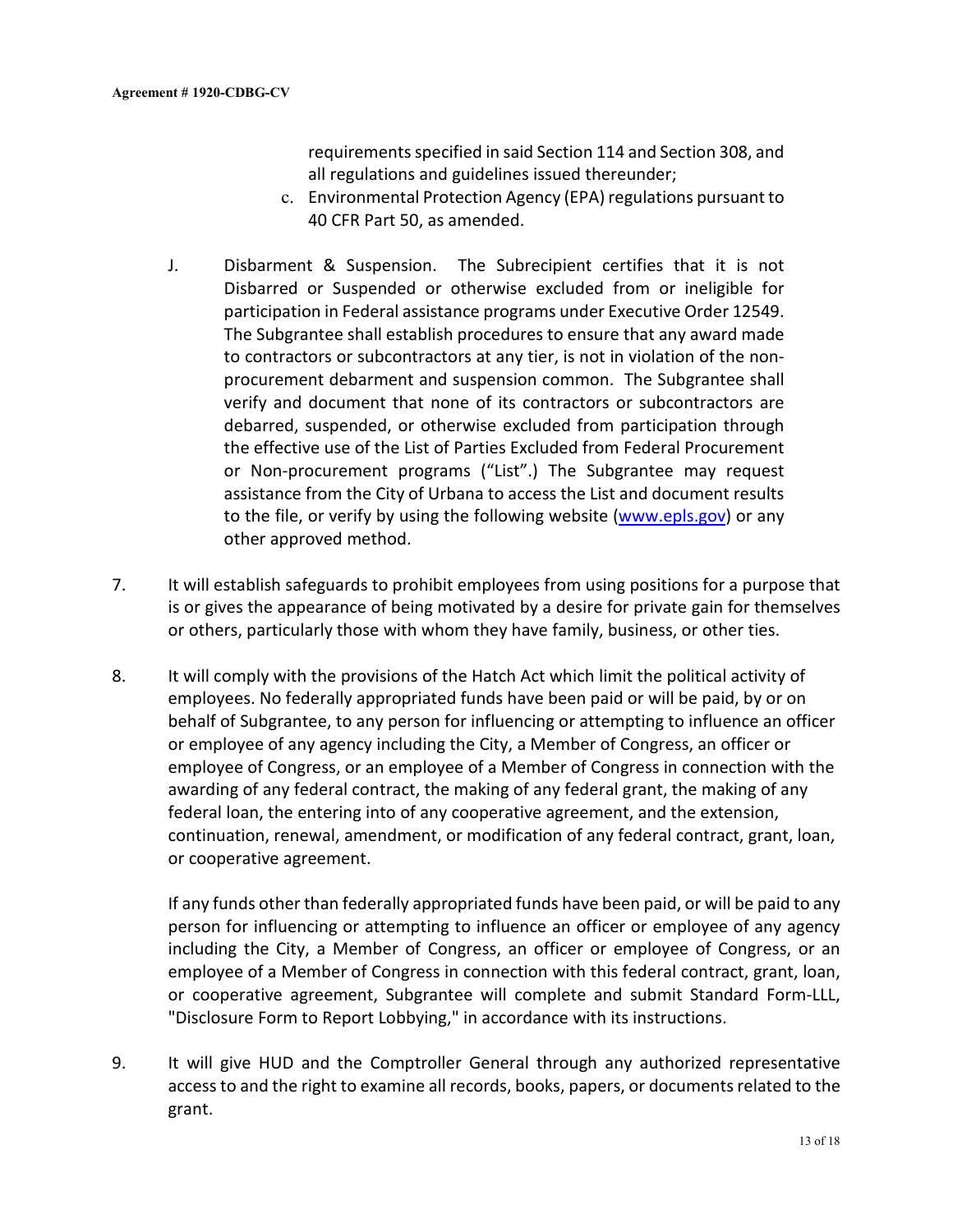These assurances are signed with regard to Subgrantee Project No. 1920-CV-01 of the Urbana CDBG Program.

Subgrantee: Chief Executive Officer

Attest

Date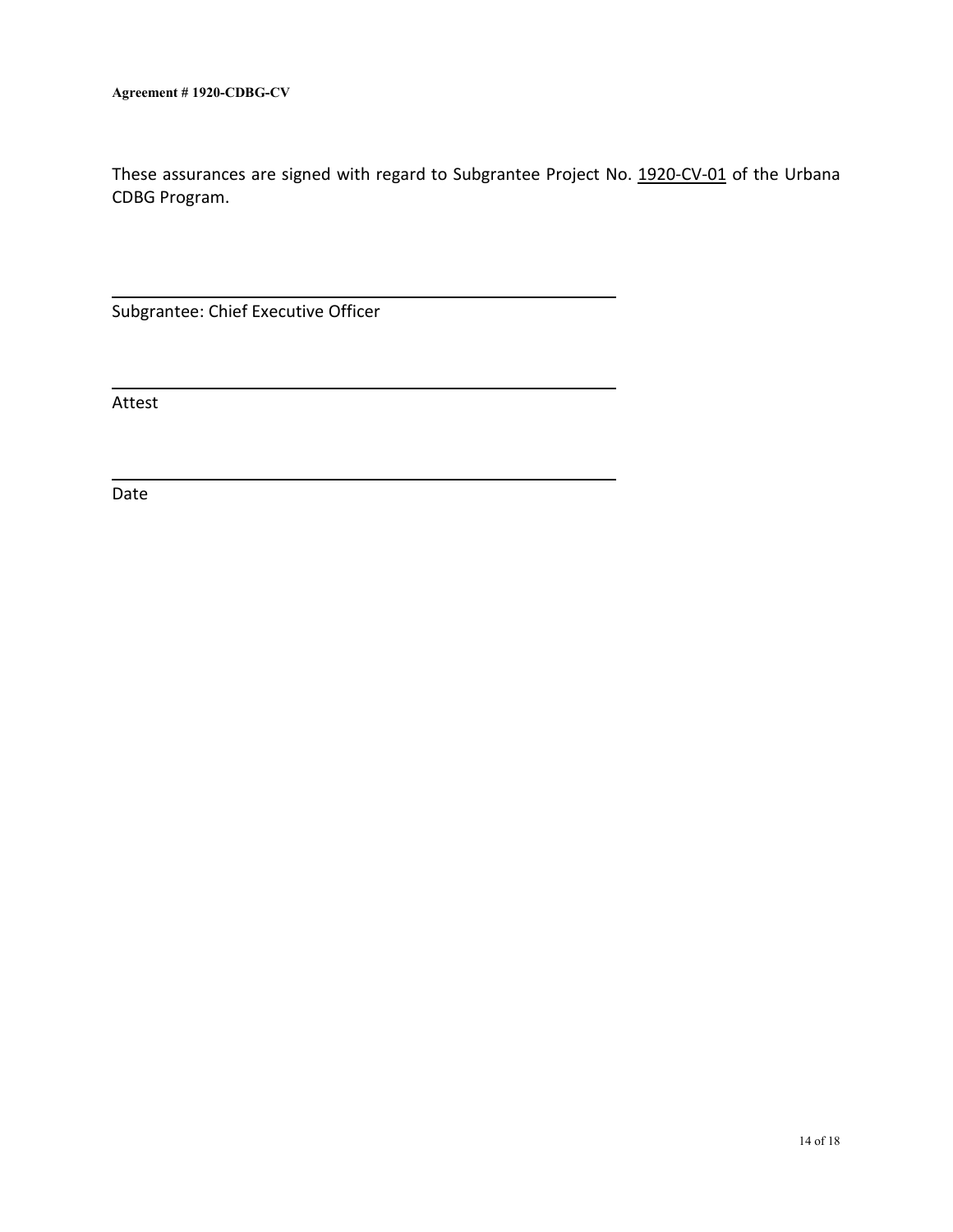# **ATTACHMENT C STATEMENT OF SPECIAL CONDITIONS**

Subgrantee understands and agrees that it is a subrecipient of Urbana CDBG Program and is eligible to receive funds for Subgrantee Project No. 1920-CV-01 pursuant to this Agreement.

The following conditions, in addition to those established in the Agreement itself, and other attachments thereto, and federal, state, county and city laws, regulations, and procedures pertinent to this project, have been set forth and must also be complied with in order for Subgrantee to receive CDBG Program Assistance for Subgrantee Project No. 1920-CV-01.

1. This Agreement is contingent upon Subgrantee operating the Scope of Service herein outlined during the period January 1, 2021 - December 31, 2021.

### **SCOPE OF SERVICE**

As stated in the Application submitted by the Subrecipient, which is incorporated herein as part of this Subrecipient Agreement and attached as Attachment D: Subrecipient Application.

- 2. Subgrantee shall be responsible for administering the program herein described, utilizing funds from the CDBG Program in a manner satisfactory to the City and consistent with any standards required as a condition of providing these funds. Such program shall include the following activities eligible under the CDBG Program.
	- A. Program Delivery: The Subgrantee shall provide a suitable living environment, which includes increasing access to quality services. Services provided by the agency include the hiring of youth for summer employment.
	- B. General Administration: The Subgrantee shall provide all necessary staffing, materials, meeting sites, and anything else necessary to facilitate the services/project described above. Subgrantee shall maintain records related to the number of persons served under this grant along with documentation of income eligibility, as well as appropriate financial documentation of the expenses of the program and how funds received under this Agreement are disbursed.
- 3. Subgrantee certifies that activities carried out with funds provided under this Agreement shall meet one of the CDBG Program's National Objectives which is to benefit low-income persons as defined in 24 CFR Part 570.208. Therefore Subgrantee understands and agrees that activities funded under this Agreement shall benefit families/individuals within the following income guidelines. Income limits are subject to periodic revision by HUD.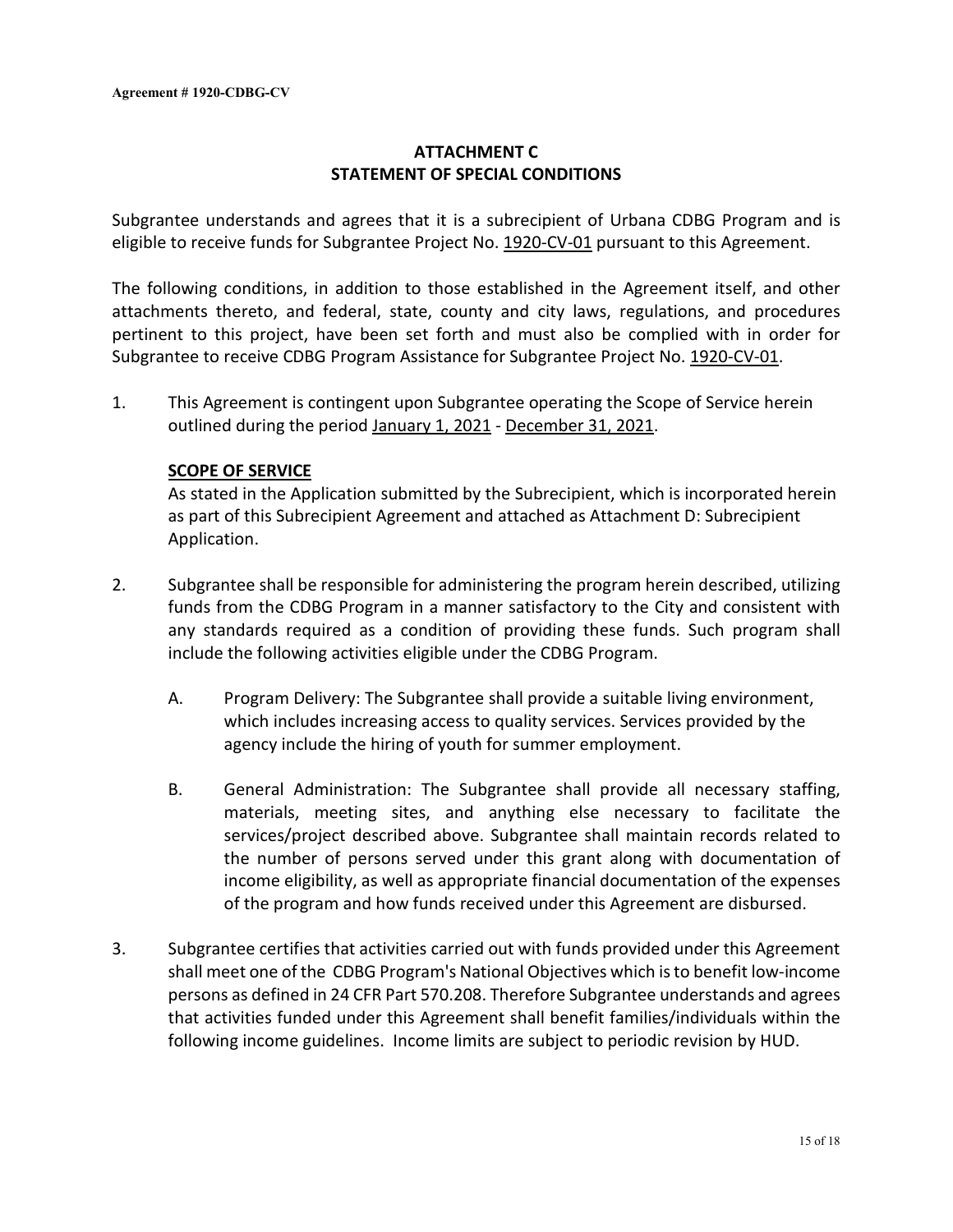| Family      | Income Not | Family | Income Not |
|-------------|------------|--------|------------|
| <b>Size</b> | To Exceed  | Size   | To Exceed  |
|             |            |        |            |
|             | \$46,850   | 5      | \$72,300   |
|             | \$53,550   | 6      | \$77,650   |
| 3           | \$60,250   |        | \$83,000   |
| 4           | \$66,900   | 8      | \$88,350   |

- 4. In addition to the normal administrative services required as part of this Agreement, Subgrantee agrees to provide the following levels of program service:
	- A. Total Number of Persons To Be Served: Expect to serve 15 persons this year
	- B. Subgrantee shall be responsible for documenting the number of persons served by submitting Certifications of Income in a form provided by the City at the time requests for reimbursement of funds are submitted.
- 5. It is expressly agreed and understood that the total amount to be paid by the City under this Agreement shall not exceed **\$40,000.00**. Drawdowns for the payment of eligible expenses shall be made against the line item budget specified below. The City shall make payments to the Subgrantee as reimbursement of expenses related to the administration and expenses of the program activities as stated in Article 2. The City shall make payment to Subgrantee within 21 calendar days of receipt of an acceptable billing from Subgrantee. Acceptable billing shall include such documentation as outlined herein.

## LINE ITEMS AND DOCUMENTATION NEEDED:

- **A. The initial request for reimbursement submitted by the Subgrantee to the City shall include the following supporting documentation: canceled checks, and paid receipts or copies of invoices.**
- **B. FOR Public Service Grants: With each subsequent request for reimbursement on a quarterly basis, Subgrantee shall submit copies of Certification of Income forms signed by the participants (or other such documentation as agreed upon between the City and the Subgrantee). Ethnic information for each person served shall also be submitted.**
- 6. Subgrantee agrees that funds received from the City pursuant to this Agreement shall be used to cover program costs. Subrecipient shall report semi-annually for periods ending December  $31^{st}$  and June  $30^{th}$  all program income generated by activities carried out with CDBG funds made available under this Agreement. Subgrantee may use such income during the contract period for activities permitted under this Agreement and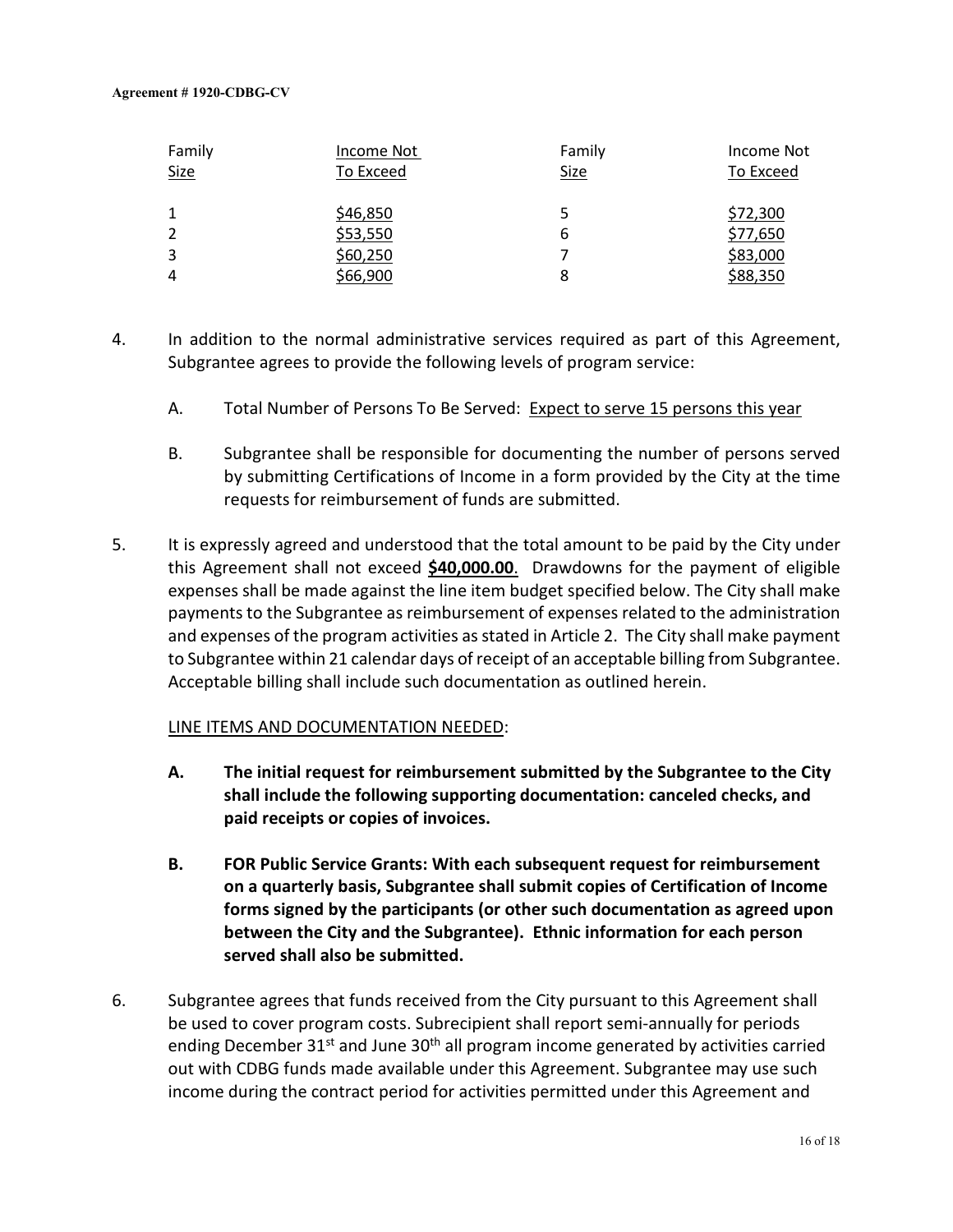shall reduce requests for funds by the amount of any such program income balances. Any and all program income (including investments thereof) on hand when this Agreement expires, or received after the Agreement's expiration, shall be returned to the City.

- 7. Subgrantee agrees to submit Quarterly Progress Reports to the City in an agreed upon format. Progress Reports shall be due October  $31^{st}$ , January  $31^{st}$ , April  $30^{th}$ , and no later than July 31st. Final billing requests shall not be processed for payment until a final Progress Report is submitted.
- 8. Subgrantee agrees to maintain financial records in accordance with and as required by the Uniform Administrative Requirements, Cost Principles, and Audit Requirements for Federal Awards; Final Rule Subpart D, Sections 200.300-200.303, and to separately and accurately identify use of CDBG Program funds pursuant to this Agreement.
- 9. Records maintained by Subgrantee pursuant to this Agreement shall be available for inspection upon request by the City and HUD.

| Name of Subgrantee: |  |
|---------------------|--|
| Address:            |  |
| Signed by:          |  |
| Title:              |  |
| Date:               |  |